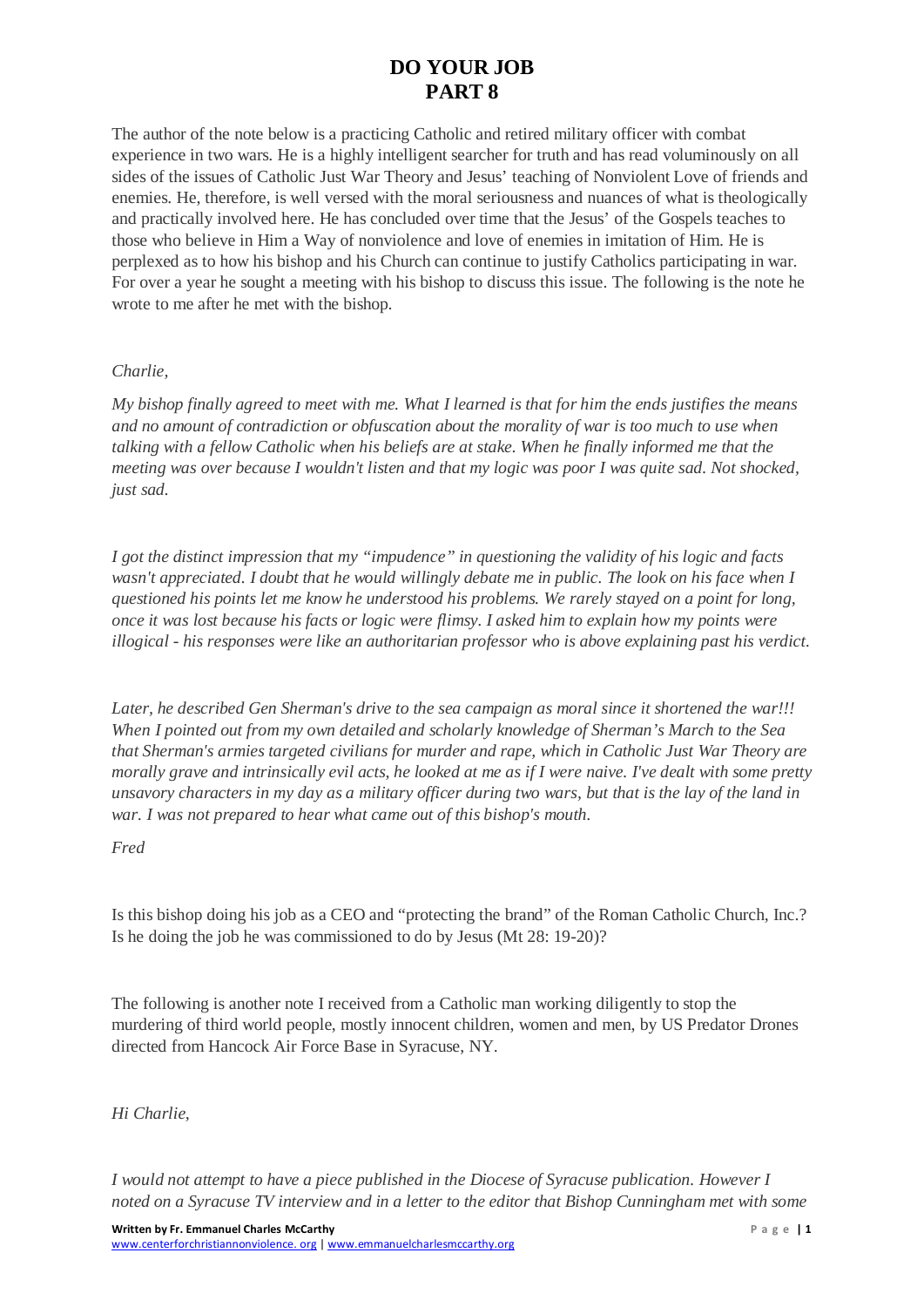*of us (before I went to Jamesville Penitentiary on a three month sentence for the crime of a nonviolent die-in calling on our government to stop the killing by drones). The Bishop said to us (four Catholics and a former Catholic): "You all need to know that our use of drones keeps boots off the ground….besides, a lot of Catholics work at Hancock."*

*Jack*

Is this bishop doing his job as a CEO of the Roman Catholic Church, Inc. by protecting the cash flow from the government and the military into the coffers of the institutional Church and by protecting the flow of young Catholic boys and girls into the military? Is he doing the job he was commissioned to do by Jesus (Mt 28:19-20)?

However, over the decades I have received scores of correspondences from Catholic Peace and Justice folks who have met with a bishop(s), formally or informally, who raised the issue of Gospel Nonviolence with him and received another type of response. It amounts to approximately the same answer that Cardinal Dolan gave to a Catholic friend of mine committed to nonviolence who presented him with the incontrovertible evidence of the Gospels that Jesus is nonviolent and that His Way is nonviolent. The Cardinal-CEO of the second wealthiest diocese in the world said, *"I respect your choice and I will pray for you. But, I am a Just War Catholic."*

What is unsettling about this response and about all other similar responses given by a bishop(s) under similar circumstances, is that in most instances the Catholic NV peace and justice people and organizations found such a response acceptable and were often effusive that the bishop gave a certain amount of approbation or a tip-of-the-hat to Gospel Nonviolence! This is exactly the result that such bishops desire to evoke from individuals and groups committed to Gospel Nonviolence by this rhetorical strategy. It affords them the escape of not having to personally or publicly seriously dialogue about the truth and consequences of Jesus' teaching in the Gospels, nor about the truth and consequence of Catholic Just War Theory.

"*You believe in the Nonviolence of the Gospel and I believe in Catholic Just War Theory, case closed. Have a nice day.*" Such bishops simply proclaim as the Gospel of Jesus Christ the logical and moral equivalent of the Gospel of Linus from the Peanuts comic strip, "*All right, so you believe in Santa Claus, and I believe in the 'Great Pumpkin.' The way I see it, it doesn't matter what you believe just so you're sincere.*" Then all parties are at peace, nothing changes, a moral teaching and its contradiction continue to be interchangeable as God's will and Catholics continue, as they have for seventeen centuries, to go off by the tens of millions to train to kill or to kill untold numbers of people on the say-so of politicians, believing they are being true followers of Jesus.

"*All right, so you believe in Santa Claus, and I believe in the 'Great Pumpkin.' The way I see it, it doesn't matter what you believe just so you're sincere,*" as a valid interpretation and application of Jesus' Great Commission to bishops, "*Teach them to obey all that I have commanded you*," is as phony as interpreting Jesus' command, "*Love you enemies*," as meaning a Christian can slaughter his or her enemies or as phony as interpreting Jesus' New Commandment*, "Love one another as I have loved you,*" as meaning that a Christian can kill people on behalf of the Mafia, one's ethnic group (Greek, Irish, Romanian, French, Turkish, etc.), one's political organization, one's business, one's economy, one's religion, one's ideology, etc. and be "*loving one another as Jesus has loved*."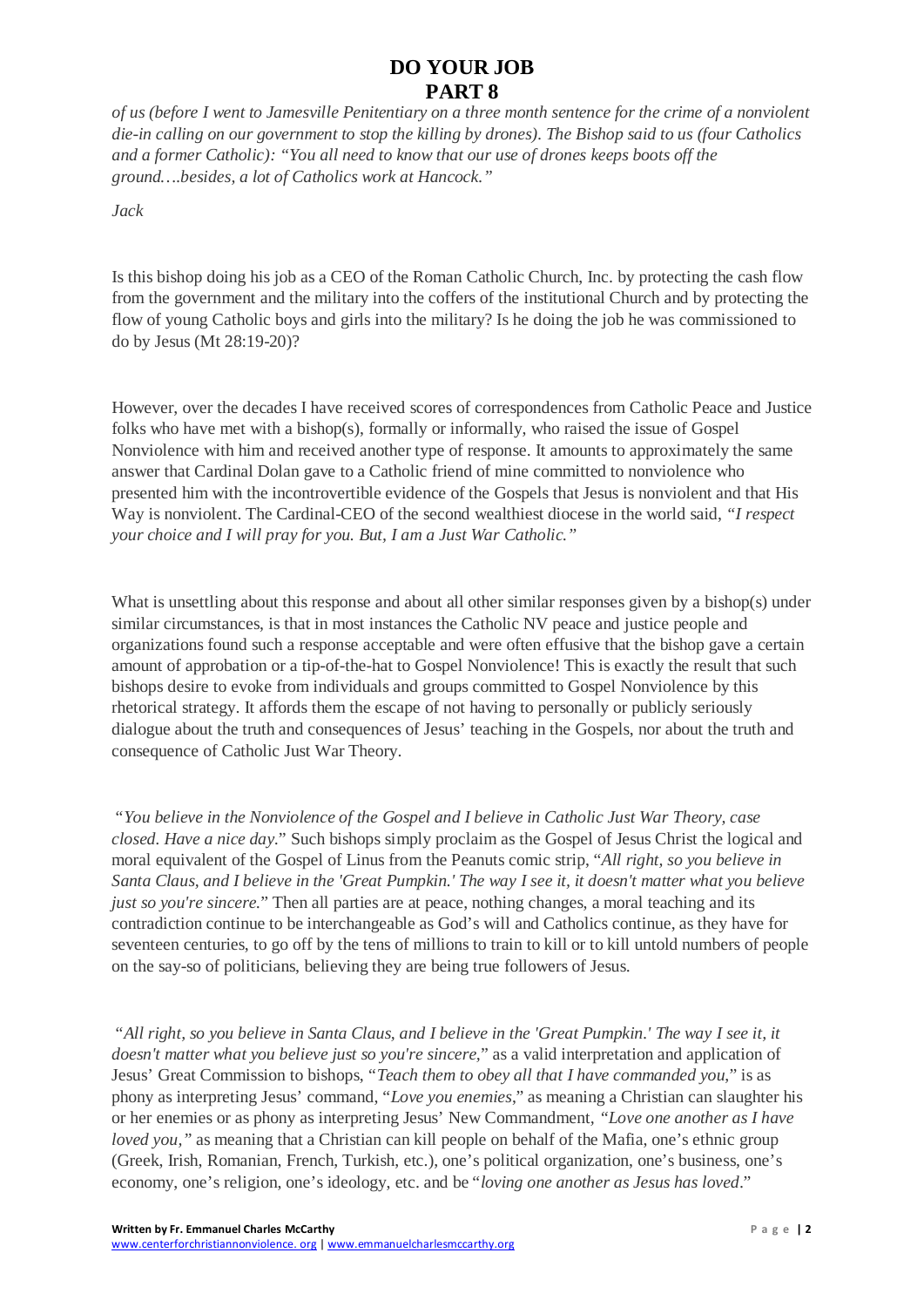Are individual Catholics and Catholic groups who believe that the Jesus of the Gospels teaches a Way of Nonviolent Love of friends and enemies helping a bishop(s) do his job when they court his favor by silently acquiescing to the spiritual and moral validity of an episcopal teaching by word and deed that proclaims, *"You go ahead and believe in Jesus' teaching in the Gospels of Nonviolent Love of friends and enemies, and I'll believe and proclaim Catholic Just War Theory. We'll agree to disagree and will thereby have unity and peace in the Church*?*"* Or, should they be vigorously, continuously and perseveringly pushing-back against it, denouncing it as grossly incompatible with the teaching of Jesus in the Gospels, as well as morally absurd. When nonviolent peace and justice Catholics and Catholic groups, implicitly or explicitly, communicated that bishops proclaiming that Catholic Just War Theory is an acceptable alternative to Gospel Nonviolence, they are aiding and abetting the most cunningly serpentine and destructive untruth that has ever burrowed itself into the institutional Church blighting Christian souls and lives *en masse* for centuries?

I have watched for decades various groups and associations inside and outside the institutional Church—Marian groups, Charismatic groups, military groups, political groups, peace and justice groups. Etc.—curry favor with Catholic CEO- bishops by fawning in various ways, including monetary largesse, over any bishop who would give the group the time of day. But such unctuous activity cannot and must not be part of the *modus operandi* of any person, group or association committed to proclaiming Jesus' Way of Nonviolent Love of friends and enemies as the truth of the Gospels if the fawning includes the debasing of human integrity by violating the principle of noncontradiction and the "bad faith" Christian acceptance of Catholic Just War Theory as morally equivalent to or as morally a substitute for God's saving will as revealed by Jesus in the Gospels.

It is imperative that those persons and groups committed to the truth of Jesus' Way of Nonviolent Love of friends and enemies keep in the forefront of their minds that the person who is in the ministry of bishop is merely another human being subjected to the consequences of the Fall and therefore his eternal salvation must be of primary concern if we encounter him. The office neither sanctifies the man nor makes the man. Permitting someone to believe he is doing the right thing by equating or substituting Catholic Just War Theory for Jesus's antithetical teaching in the Gospels of Nonviolent Love of friends and enemies is not an acceptable strategy for procuring a bishop(s) name on an organization's letterhead or for acquiring or maintaining his approval, respect or praise. It is a failure of that love and truth, which the Nonviolent Logos of God Incarnate teaches by word and deed, is the saving power of God in this world.

Tolerance applies only to persons, never to verifiable untruth. Intolerance applies only to verifiable untruth, never to persons. If a person is telling people to jump from the  $52<sup>nd</sup>$  floor of the Empire State Building because it will not harm them, it is both anti-human and anti-Gospel to try to ingratiate oneself to him by the lie of morally equating jumping out of the window on the  $52<sup>nd</sup>$  floor with its logical opposite, i.e. not jumping out of the window on the  $52<sup>nd</sup>$  floor, or by saying that jumping is a valid moral alternative to not jumping. Likewise it is anti-human and anti-Gospel for Christians and Christian groups committed to the truth of Jesus' teaching of Nonviolent Love of friends and enemies to cultivate being in the cultural good graces of a bishop(s) by pandering to his holding that Catholic Just War Theory is logicallycompatible with or derivable from or a substitute for anything that Jesus ever said or did in the Gospels. To choose one way as the truth of the will of God for a Christian is to totally abdicate the other, logically and incarnationally—and Jesus gave no Apostle, no disciple, no follower the right or permission to substitute the way of violence and enmity for the Way of Nonviolent Love in imitation of Him.